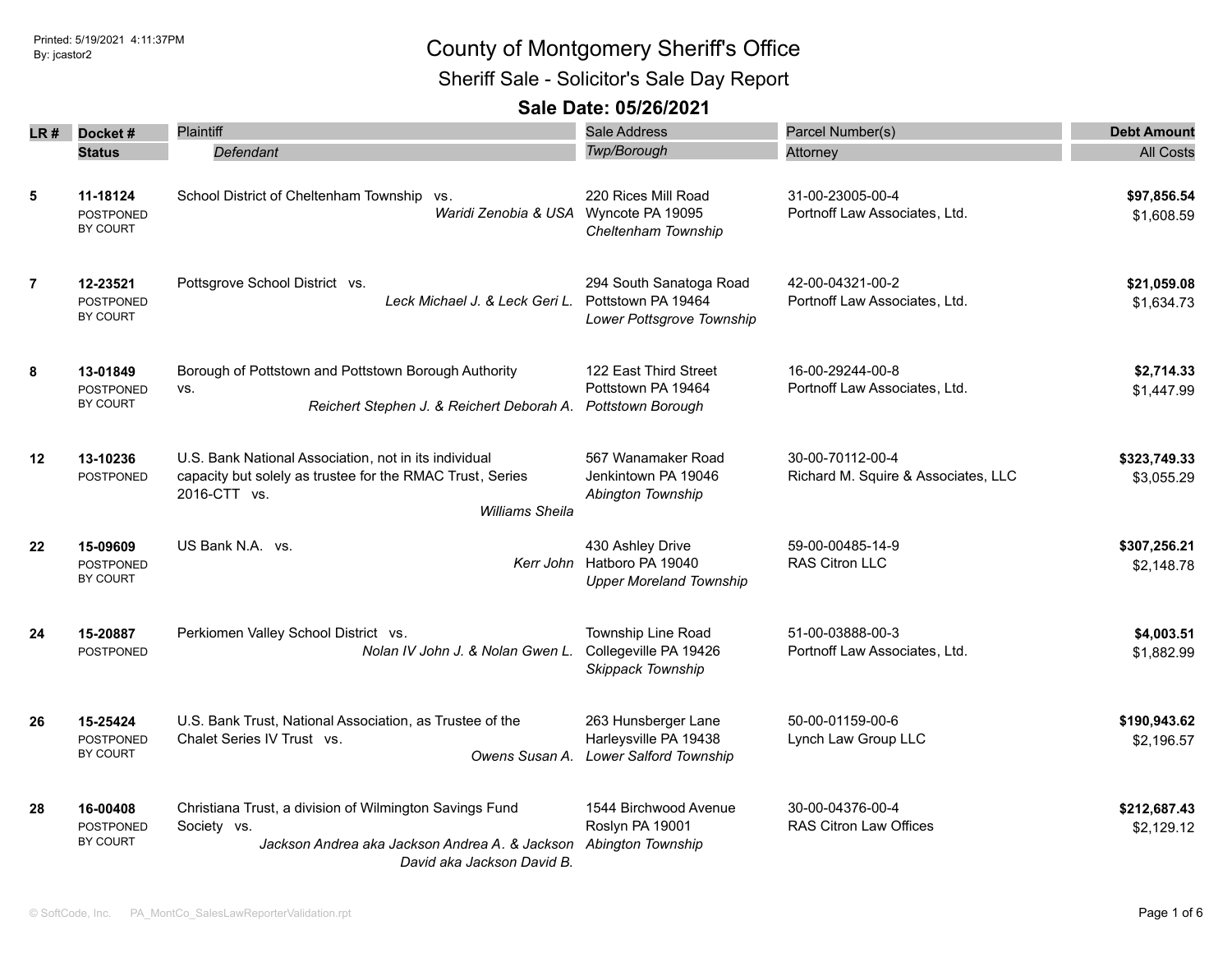Sheriff Sale - Solicitor's Sale Day Report

| LR # | Docket#                                  | Plaintiff                                                                                                                                                                                     | <b>Sale Address</b>                                                             | Parcel Number(s)                                        | <b>Debt Amount</b>         |
|------|------------------------------------------|-----------------------------------------------------------------------------------------------------------------------------------------------------------------------------------------------|---------------------------------------------------------------------------------|---------------------------------------------------------|----------------------------|
|      | <b>Status</b>                            | Defendant                                                                                                                                                                                     | Twp/Borough                                                                     | Attorney                                                | <b>All Costs</b>           |
| 31   | 16-02941<br><b>OPEN</b>                  | Federal National Association vs.<br>McKenna Jr. James P.                                                                                                                                      | 529 Church Street<br>Royersford PA 19468<br><b>Royersford Borough</b>           | 19-00-00900-00-8<br>Hill Wallack LLP                    | \$147,123.96<br>\$1,981.74 |
| 34   | 16-09921<br><b>POSTPONED</b><br>BY COURT | Pottstown School District vs.                                                                                                                                                                 | 412 Walnut Street<br>Ray Donna Pottstown PA 19464<br>Pottstown Borough          | 16-00-30028-00-7<br>Portnoff Law Associates LTD.        | \$3,168.47<br>\$1,464.96   |
| 40   | 17-00646<br><b>POSTPONED</b><br>BY COURT | Bank of America, N.A. vs.<br>Stevens Louis B. aka Louis & Stevens Kim D.                                                                                                                      | 122 Annabel Road<br>North Wales PA 19454<br><b>Montgomery Township</b>          | 46-00-00009-05-3<br>KML Law Group, P. C.                | \$755,921.60<br>\$1,931.72 |
| 48   | 17-16755<br><b>POSTPONED</b><br>BY COURT | Township of Cheltenham vs.<br>Miller Yvonne O.                                                                                                                                                | 1827 Cheltenham Avenue<br>Cheltenham PA 19012<br>Cheltenham Township            | 31-00-05686-00-7<br>Portnoff Law Associates, Ltd.       | \$17,809.41<br>\$1,631.66  |
| 49   | 17-17618<br><b>POSTPONED</b>             | Upper Perkiomen School District vs.<br>Peart Jr. Sidney J.                                                                                                                                    | 1014 Miller Road<br>Pennsburg PA 18073<br>Marlborough Township                  | 45-00-01847-00-7<br>Portnoff Law Associates Ltd.        | \$4,906.98<br>\$1,592.36   |
| 52   | 17-22394<br><b>POSTPONED</b>             | Brookwood Condominium Association vs.<br>Ross William Charles                                                                                                                                 | 311 Green Meadow Lane<br>Horsham PA 19044<br>Horsham Township                   | 36-00-04812-65-1<br>Barrow /Hoffman                     | \$8,573.03<br>\$2,560.54   |
| 65   | 18-07947<br><b>POSTPONED</b>             | Wilmington Savings Fund Society FSB d/b/a Christiana<br>Trust, not individually but as Trustee for Pretium<br>Mortgage Acquisition Trust vs.<br>White Sr. Derrick Andre and White Nancy Marie | 1353 Meadowview Drive<br>Pottstown PA 19464<br><b>Upper Pottsgrove Township</b> | 60-00-02039-11-5<br>Richard M. Squire & Associates, LLC | \$398,959.98<br>\$2,337.60 |
| 73   | 18-14442<br>POSTPONED<br>BY COURT        | Pottstown School District vs.<br>Clifford Gary P.                                                                                                                                             | 560 Walnut Street<br>Pottstown PA 19464<br>Pottstown Borough                    | 16-00-30208-00-7<br>Portnoff Law Associates Ltd.        | \$3,424.31<br>\$1,541.30   |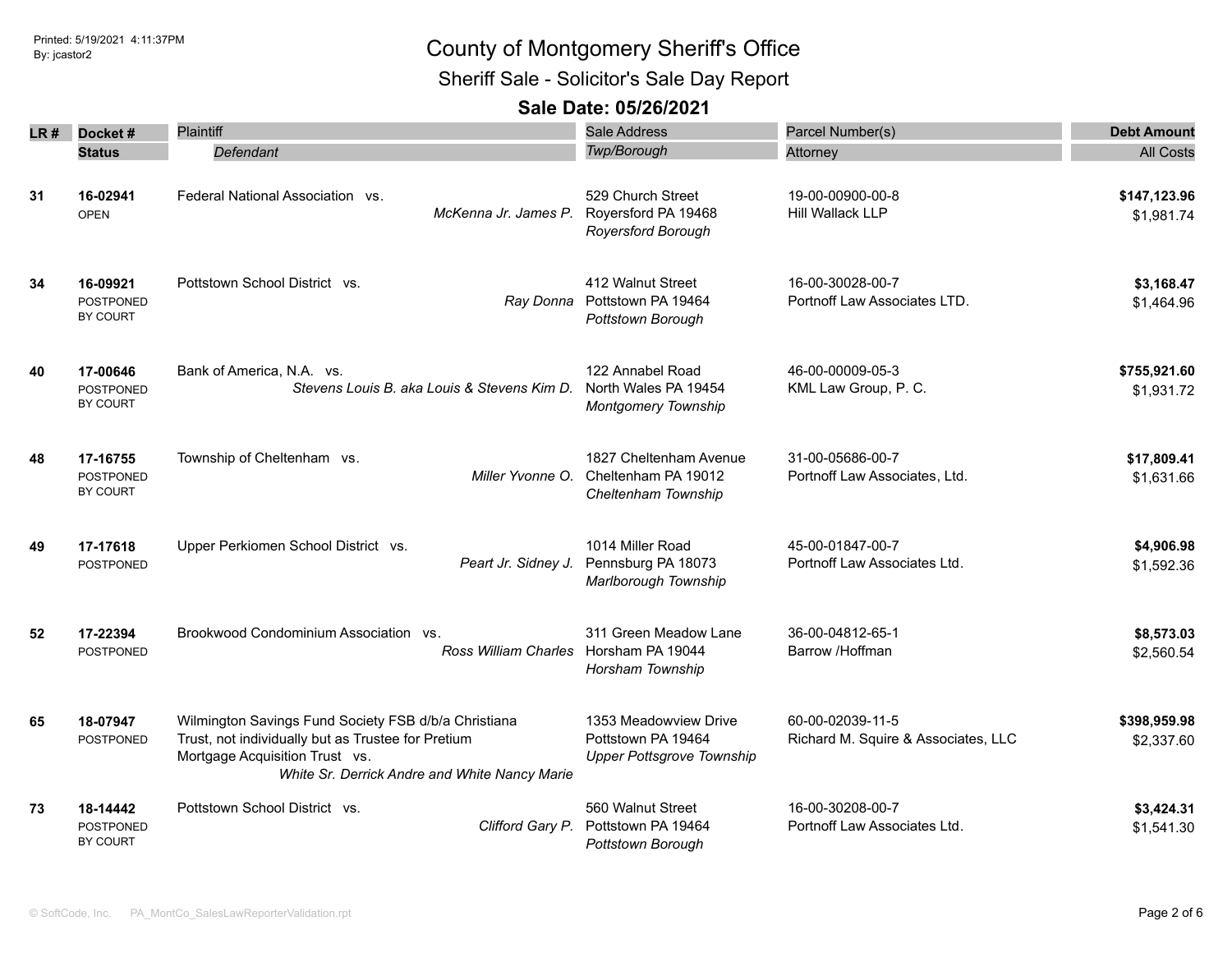Sheriff Sale - Solicitor's Sale Day Report

| LR # | Docket#                                         | <b>Plaintiff</b>                                                                                                                                   | <b>Sale Address</b>                                                                 | Parcel Number(s)                                                         | <b>Debt Amount</b>           |
|------|-------------------------------------------------|----------------------------------------------------------------------------------------------------------------------------------------------------|-------------------------------------------------------------------------------------|--------------------------------------------------------------------------|------------------------------|
|      | <b>Status</b>                                   | Defendant                                                                                                                                          | Twp/Borough                                                                         | Attorney                                                                 | <b>All Costs</b>             |
| 74   | 18-15216<br>POSTPONED                           | Upper Perkiomen School District vs.<br>Pirnik Jason                                                                                                | 1048 Walt Road<br>Pennsburg PA 18073<br><b>Upper Hanover Township</b>               | 57-00-03439-00-5<br>Portnoff Law Associates Ltd.                         | \$4,110.99<br>\$1,532.72     |
| 81   | 18-22163<br>POSTPONED<br>BY COURT               | U.S.Bank National Association vs.<br>Nordberg Nicole M. a/k/a Nordberg Nicole                                                                      | 408 Manor Avenue<br><b>Plymouth Meeting PA</b><br>19462<br><b>Plymouth Township</b> | 49-00-07300-00-4<br>Romano Garubo & Argentieri<br>Counselors at Law, LLC | \$128,901.29<br>\$1,973.70   |
| 86   | 18-28670<br><b>POSTPONED</b><br>BY COURT        | Citadel Servicing Corporation vs.<br>Robbins Holly Sue and Robbins Michael Edward                                                                  | 968 Idlewild Road<br>Gladwyne PA 19035<br><b>Lower Merion Township</b>              | 40-00-26484-00-8<br>Richard M. Squire & Associates, LLC                  | \$1,436,198.35<br>\$2,323.20 |
| 89   | 19-00174<br><b>POSTPONED</b><br><b>BY COURT</b> | J.P. Morgan Mortgage Acquisition Corp. vs.<br><b>Miller Calvin and Miller Annette</b>                                                              | 18 Parkview Road<br>Cheltenham PA 19012<br>Cheltenham Township                      | 31-00-21991-00-1<br>Romano Garubo & Argentieri<br>Counselors at Law, LLC | \$405,977.09<br>\$2,121.23   |
| 92   | 19-01081<br><b>OPEN</b>                         | Citizens Bank, N.A. s/b/m Citizens Bank of Pennsylvania<br>VS.<br>DiPaul Victoria Marie, Sherbert Kenneth & 2925<br><b>Stoney Creek Land Trust</b> | 2925 Stoney Creek Road<br>East Norriton PA 19401<br><b>East Norriton Township</b>   | 33-00-08398-00-2<br>Law Office of Gregory Javardian                      | \$117,980.92<br>\$2,245.87   |
| 104  | 19-07997<br>POSTPONED                           | Interstate Intrinsic Value Fund A, LLC vs.<br>Kinonen Paula J.                                                                                     | 1644 Salford Street<br>Harleysville PA 19438<br><b>Upper Salford Township</b>       | 62-00-00787-00-6<br>Stern & Eisenberg PC                                 | \$100,647.97<br>\$2,318.40   |
| 108  | 19-15295<br>POSTPONED                           | Towne Mortgage Company vs.<br>Brown Jr.Michael, Brown Megan & Desimone Henry                                                                       | 390 Allentown Road<br>Souderton PA 18964-2102<br>Franconia Township                 | 34-00-00295-30-1<br>Fein, Such, Kahn & Shepard PC                        | \$359,022.78<br>\$2,201.27   |
| 109  | 19-15811<br><b>OPEN</b>                         | M & T Bank vs.<br>Matta Jeffrey                                                                                                                    | 63 West Fifth Street<br>Pottstown PA 19464<br>Pottstown Borough                     | 16-00-09600-00-5<br>KML Law Group, P.C.                                  | \$114,188.59<br>\$1,746.44   |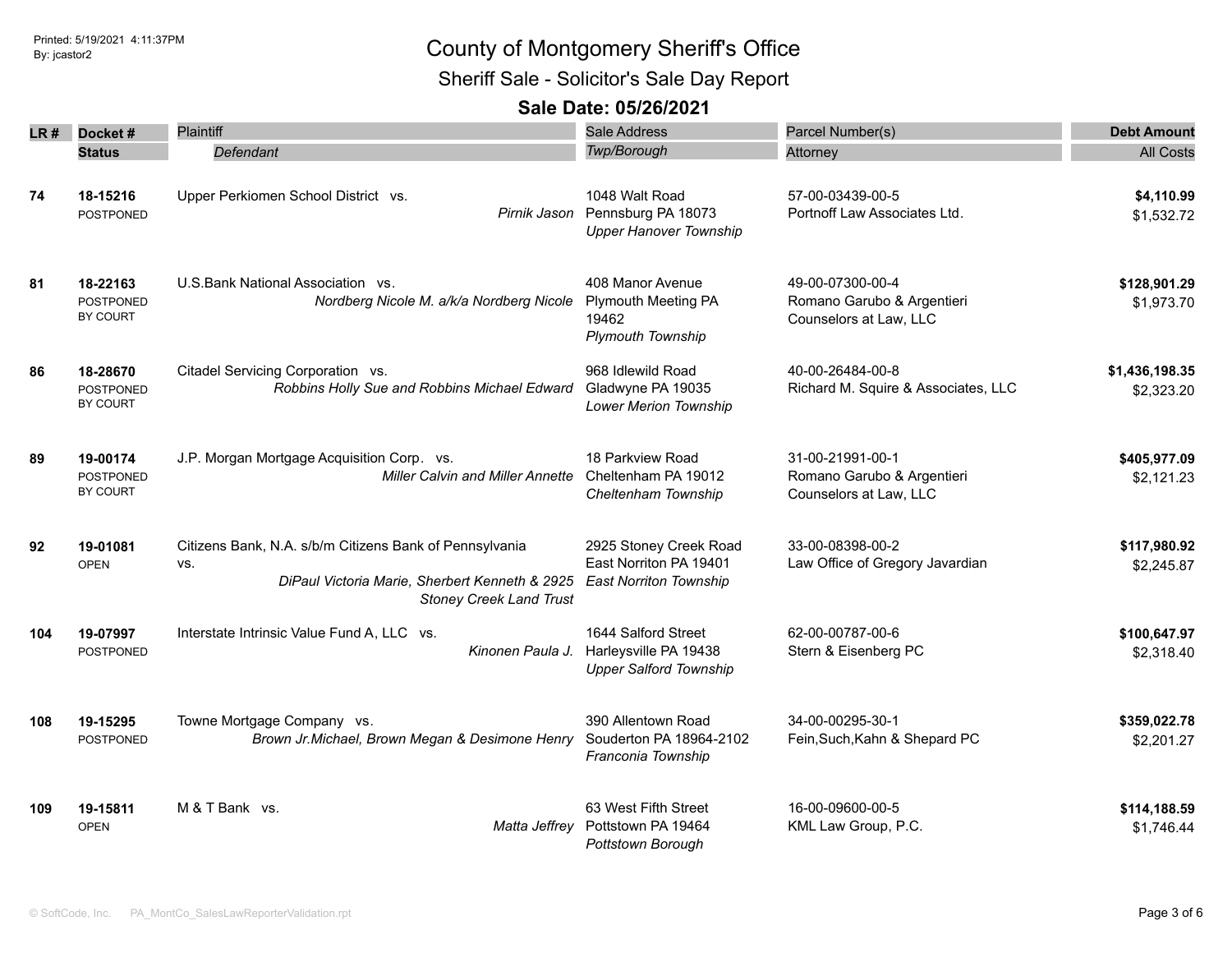Sheriff Sale - Solicitor's Sale Day Report

| LR# | Docket#                                  | <b>Plaintiff</b>                                                                                                                      | <b>Sale Address</b>                                                                  | Parcel Number(s)                                            | <b>Debt Amount</b>         |
|-----|------------------------------------------|---------------------------------------------------------------------------------------------------------------------------------------|--------------------------------------------------------------------------------------|-------------------------------------------------------------|----------------------------|
|     | <b>Status</b>                            | Defendant                                                                                                                             | <b>Twp/Borough</b>                                                                   | Attorney                                                    | <b>All Costs</b>           |
| 113 | 19-16747<br><b>POSTPONED</b><br>BY COURT | U.S. Bank National Association vs.<br>Forsyth Bruce Leonard                                                                           | 2584 Willow Brook Lane<br>Pottstown PA 19464<br>New Hanover Township                 | 47-00-07832-40-1<br>Parker McCay P.A.                       | \$275,161.70<br>\$1,853.63 |
| 114 | 19-17217<br><b>OPEN</b>                  | School District of Upper Dublin vs.<br>Dimitri Arthur J. & Dimitri Ellen M.                                                           | 1540 Aidenn Lair Road<br>Maple Glen PA 19002<br><b>Upper Dublin Township</b>         | 54-00-00127-02-6<br>Portnoff Law Associates, Ltd.           | \$12,483.70<br>\$2,074.14  |
| 132 | 19-21628<br><b>POSTPONED</b><br>BY COURT | Quicken Loans Inc. vs.<br>Galamba Matthew J.                                                                                          | 1005 Terrace Lane<br>aka 105 Terrace Lane<br>Pottstown PA 19464<br>Pottstown Borough | 16-00-29116-00-1<br>KML Law Group, P.C.                     | \$106,977.61<br>\$2,007.31 |
| 144 | 19-28460<br><b>POSTPONED</b>             | US Bank Trust National Association vs.<br>Lucas Leroy S., Lowery Henry Maurice a/k/a Henry<br>M. and Lowery Crystal Abington Township | 1540 Arline Avenue<br>Abington PA 19001                                              | 30-00-01976-00-1 & 30-00-01980-00-6<br><b>KML Law Group</b> | \$269,837.18<br>\$2,829.85 |
| 149 | 20-03630<br><b>OPEN</b>                  | Wells Fargo Bank, N. A. vs.<br>Klotz Lisa M. aka Lisa                                                                                 | 1212 Forest Lane<br>#A4<br>Schwenksville PA 19473<br>Schwenksville Borough           | 20-00-00059-03-8<br>Manley Deas Kochalski, LLC              | \$102,735.81<br>\$1,885.19 |
| 153 | 20-05367<br><b>OPEN</b>                  | State Resources Corp. vs.<br>Prusinowski Jr., Edward (Dec'd), Prusinowski<br>Margaret (Dec'd) & Unknown Heirs East Norriton Township  | 3106 Lewis Lane<br>Norristown PA 19403                                               | 33-00-05178-62-1<br>Berger Law Group, P.C.                  | \$42,179.01<br>\$3,352.67  |
| 154 | 20-05589<br><b>POSTPONED</b>             | The Bank of New York Mellon vs.<br>Heron Melissa and Heron Andrew C.                                                                  | 1809 School Road<br>Hatfield PA 19440<br><b>Hatfield Township</b>                    | 35-00-09769-00-6<br>KML Law Group, P.C.                     | \$270,531.74<br>\$2,302.79 |
| 155 | 20-06884<br><b>OPEN</b>                  | The Council of Elkins Park, A Condominium vs.<br>MacDonald Kersti                                                                     | 7900 Old York Road<br>Apt 711A<br>Elkins Park PA 19027<br>Cheltenham Township        | 31-00-30005-85-2<br>Steven L. Sugarman & Associates         | \$8,873.39<br>\$2,484.73   |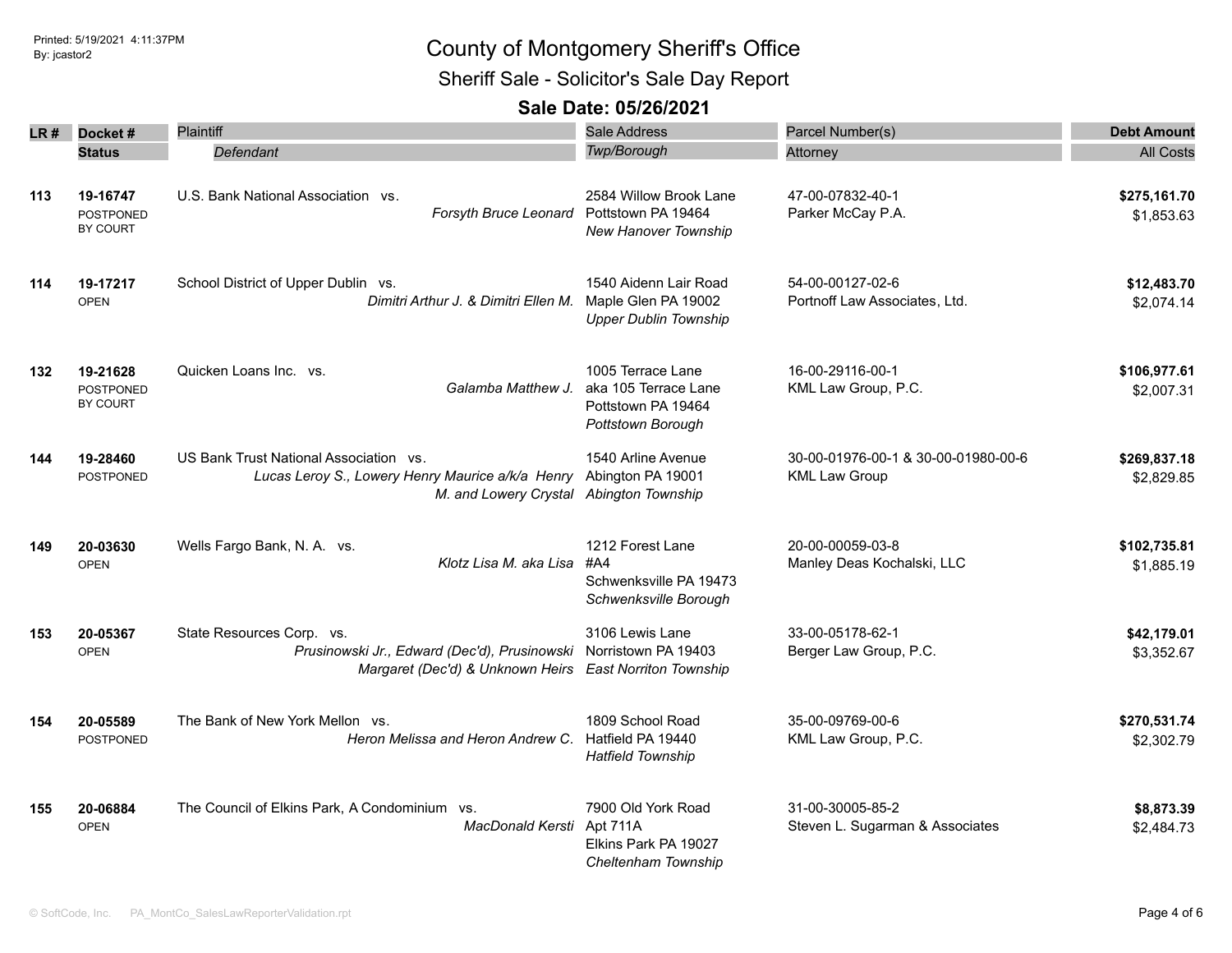Sheriff Sale - Solicitor's Sale Day Report

| LR # | Docket#          | Plaintiff                                                                    | <b>Sale Address</b>                           | Parcel Number(s)            | <b>Debt Amount</b> |
|------|------------------|------------------------------------------------------------------------------|-----------------------------------------------|-----------------------------|--------------------|
|      | <b>Status</b>    | Defendant                                                                    | <b>Twp/Borough</b>                            | Attorney                    | <b>All Costs</b>   |
|      |                  |                                                                              |                                               |                             |                    |
| 156  | 20-10918         | 411 West Ridge Pike LLC vs.                                                  | 411 West Ridge Pike                           | 37-00-04126-00-4            | \$2,059,060.45     |
|      | <b>OPEN</b>      | Limerick Realty Partners, LLC, Limerick Dining Corp,                         | Limerick PA 19468                             | Saldutti Law Group          | \$2.789.80         |
|      |                  | Mihos Michael, Tzortzator Efthymios, Klein Mark &<br><b>Dellaportas Nick</b> | <b>Limerick Township</b>                      |                             |                    |
| 157  | 20-12374         | NewRez LLC d/b/a Shellpoint Mortgage Servicing vs.                           | 931 Harleysville Pike                         | 50-00-03649-00-9            | \$302,642.70       |
|      | <b>OPEN</b>      | Schall Carol and Holdsworth Christian                                        | Harleysville PA 19438                         | <b>RAS Citron</b>           | \$1,860.20         |
|      |                  |                                                                              | Lower Salford Township                        |                             |                    |
| 158  | 20-14279         | Mill City Mortgage Loan Trust vs.                                            | 657 Tanglewood Court                          | 42-00-04883-70-9            | \$246,162.78       |
|      | <b>OPEN</b>      | Cardamone III, Victor J.                                                     | Pottstown PA 19464                            | Pincus Law Group, PLLC      | \$1,904.78         |
|      |                  |                                                                              | Lower Pottsgrove Township                     |                             |                    |
| 159  | 20-14353         | U.S. Bank National Association vs.                                           | 106 Kingston Way                              | 46-00-01734-01-1            | \$289,232.71       |
|      | <b>OPEN</b>      | Vorobec Jaroslav aka Vorobec Jarvo Slav & Vorobec                            | North Wales PA 19454                          | Pincus Law Group, PLLC      | \$2,361.48         |
|      |                  | Maureen aka Vorobec Maureen Anne                                             | <b>Montgomery Township</b>                    |                             |                    |
| 160  | 20-14689         | U.S. Bank National Association as Trustee for GMACM                          | 314 Washington Lane                           | 10-00-04520-00-6            | \$587,831.38       |
|      | <b>OPEN</b>      | Mortgage Loan Trust 2010-2 vs.                                               | Jenkintown PA 19046                           | Pincus Law Group, PLLC      | \$2,540.40         |
|      |                  | Owens David and Owens Vanessa                                                | Jenkintown Borough                            |                             |                    |
| 161  | 20-14973         | Ambler Savings Bank vs.                                                      | 256 Chestnut Street                           | 16-00-05516-00-3            | \$76,760.26        |
|      | <b>POSTPONED</b> | Jaycee Investments LLC aka JayCee Investments                                | Pottstown PA 19464                            | Kozloff Stoudt Attorneys    | \$3,007.69         |
|      |                  |                                                                              | LLC Pottstown Borough                         |                             |                    |
| 162  | 20-15894         | Diamond Credit Union vs.                                                     | 1241 Buchert Road                             | 42-00-00649-00-2            | \$102,846.57       |
|      | <b>OPEN</b>      | Robbins Shannon L.                                                           | Pottstown PA 19464                            | Philips, Curtin & DiGiacomo | \$2,152.92         |
|      |                  |                                                                              | Pottstown Borough                             |                             |                    |
| 163  | 20-18130         | US Bank Trust National Association vs.                                       | 293 Midfield Drive                            | 36-00-06163-05-6            | \$928,931.03       |
|      | <b>OPEN</b>      | Bleiler Russel aka Russell S. & Bleiler Sharon aka                           | Ambler PA 19002<br>Sharon C. Horsham Township | KML Law Group, P.C.         | \$2,983.12         |
|      |                  |                                                                              |                                               |                             |                    |